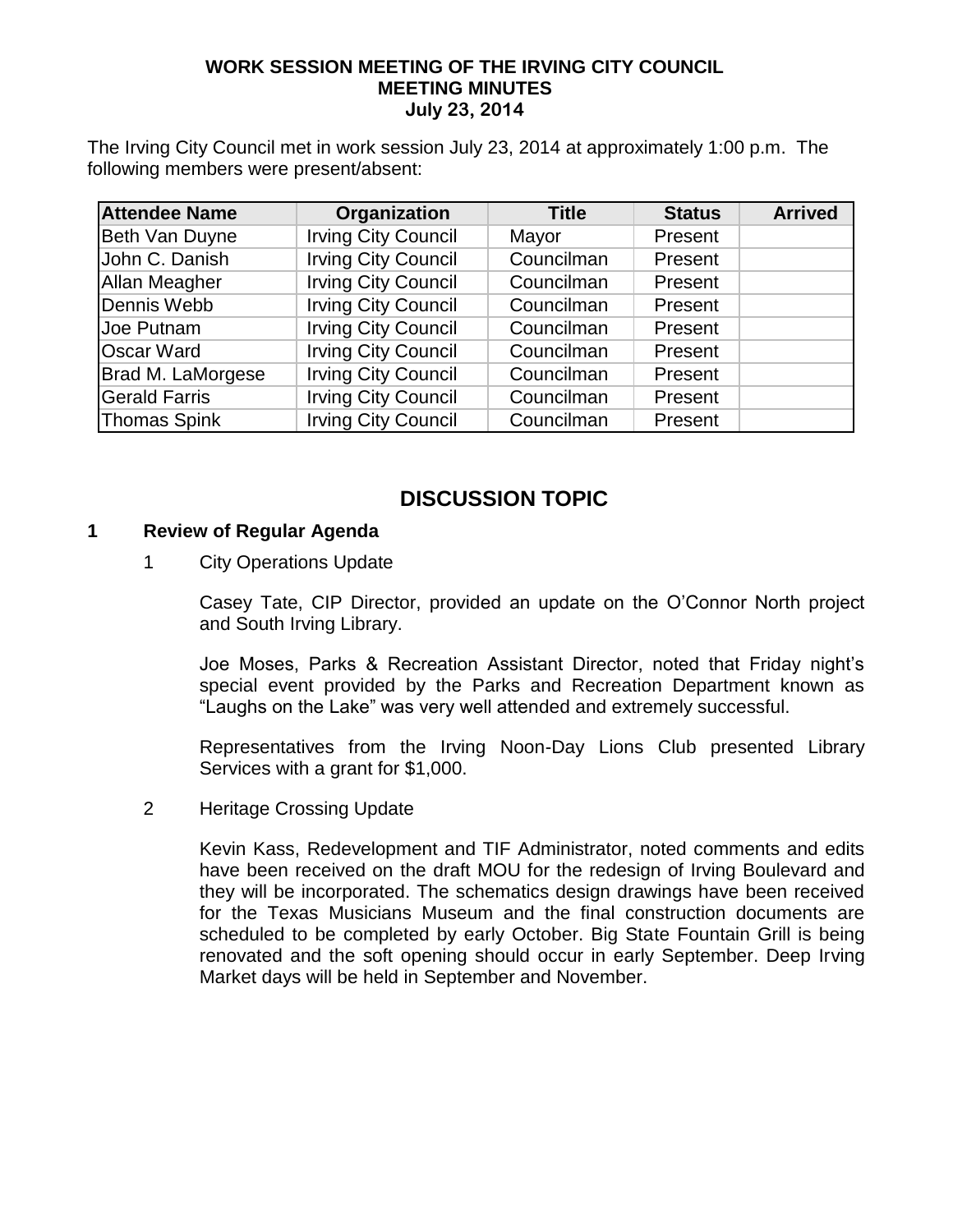# **CONSENT AGENDA**

**11** Resolution -- Approving Cell Phone Services with Verizon Wireless in the Amount of \$460,000.00 through the State of Texas Department of Information Resources (DIR) Program

Leisha Meine-Baily, Information Technology Director, confirmed that this resolution covers cell phone, netbooks and mifi cards services for all departments.

**13** Resolution -- Approving and Accepting the Bid of APAC Texas, Inc., in the Total Not to Exceed Amount of \$600,000.00 for Milling and Asphalt Overlay

Dan Vedral, Traffic & Transportation Director, listed the various streets that will be improved.

## **ZONING CASES AND COMPANION ITEMS**

**17** Resolution -- Approving Sign Variance Case #S1402-0025 - to Reface an Existing Non-Conforming Pole Sign - Approximately 1.35 Acres Located at 1120 East Irving Boulevard - Advance Auto Parts, Applicant - Santander Irvingate, LTD, Owner

Ken Bloom, Urban Development Manager, noted the applicant has withdrawn this sign variance request.

**18** Ordinance -- Zoning Case #ZC13-0034 - Granting S-P-2 (Generalized Site Plan) for C-C (Community Commercial) Uses Including Warehousing, Outside Storage and Vehicle Lease and Rental Uses - Approximately 5.7 Acres Located at 100 South Belt Line Road - Payless Business Park, LP, Applicant/Owner

Ken Bloom, Urban Development Manager, noted that the applicant has requested this item be postponed to the August 7, 2014 Council meeting.

**19** Ordinance -- Zoning Case #ZC14-0027 - Granting S-P-2 (Generalized Site Plan) for R-7.5 (Single Family) Uses - Approximately 0.26 Acres Located at 601 Fenimore Avenue - Pastor Melendez and Sonia Melendez, Owner/Applicant

Ken Bloom, Urban Development Manager, presented the applicant's request, noting staff recommends approval per the recommendation of the Planning and Zoning Commission.

**20** Ordinance -- Zoning Case #ZC14-0028 - Granting S-P-1 (Detailed Site Plan) for R-AB (Restaurant with the Attendant Accessory Use of the Sale of Alcoholic Beverages for On-Premises Consumption) Uses - Approximately 1.4 Acres Located on the North Side of IH 635, West of Rosche Drive - Shaw Hofstra & Associates, Applicant - Kellan Restaurant Management Corp., Owner